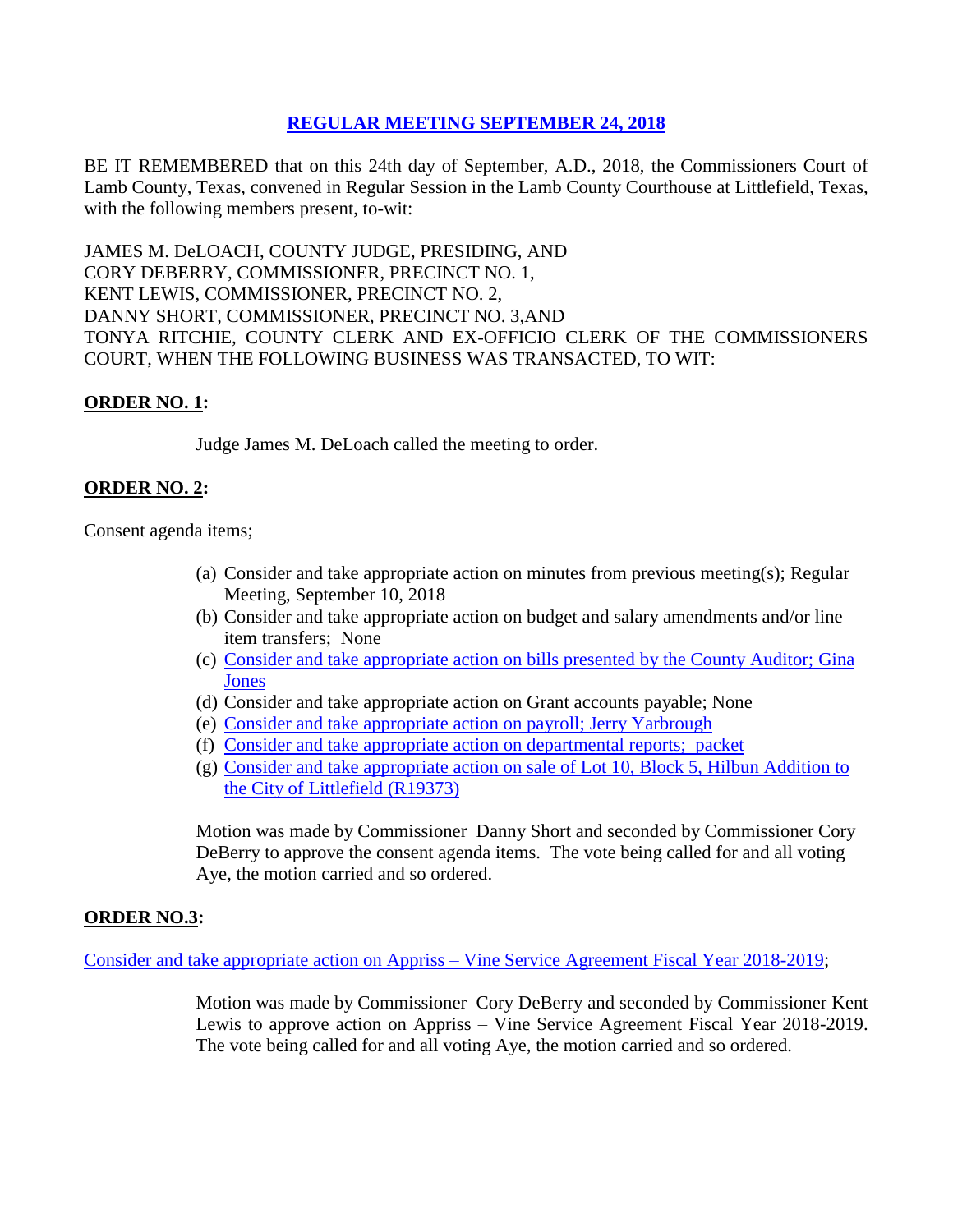# **ORDER NO.4:**

[Consider and take appropriate action on Libraries Connecting Texas Grant Contract;](Links%202018-09-24-Regular/08%20LIBRARIES%20CONNECTING%20TEXAS%20GRANT%20CONTRACT%20REGULAR%20MEETING%20SEPTEMBER%2024,%202018.pdf)

Motion was made by Commissioner Danny Short and seconded by Commissioner Kent Lewis to approve action on Libraries Connecting Texas Grant Contract. The vote being called for and all voting Aye, the motion carried and so ordered.

# **ORDER NO.5:**

Consider and take appropriate [action on request to start a Catastrophic Sick Leave Program in Lamb](Links%202018-09-24-Regular/09%20CATASTROPHIC%20SICK%20LEAVE%20PROGRAM%20REGULAR%20MEETING%20SEPTEMBER%2024,%202018.pdf)  [County;](Links%202018-09-24-Regular/09%20CATASTROPHIC%20SICK%20LEAVE%20PROGRAM%20REGULAR%20MEETING%20SEPTEMBER%2024,%202018.pdf)

> Motion was made by Commissioner Cory DeBerry and seconded by Commissioner Danny Short to approve action on request to start a Catastrophic Sick Leave Program in Lamb County. The vote being called for and all voting Aye, the motion carried and so ordered.

## **ORDER NO.6:**

[Consider and take appropriate action on Lamb County's Workers' Compensation Program renewal;](Links%202018-09-24-Regular/10%20WORKERS)

Motion was made by Commissioner Cory DeBerry and seconded by Commissioner Danny Short to approve action on Lamb County's Workers' Compensation Program renewal. The vote being called for and all voting Aye, the motion carried and so ordered.

### **ORDER NO.7:**

[Consider and take appropriate action on fees for housing inmates in Bailey County;](Links%202018-09-24-Regular/11%20HOUSING%20INMATES%20IN%20BAILEY%20COUNTY%20REGULAR%20MEETING%20SEPTEMBER%2024,%202018.pdf)

Motion was made by Commissioner Kent Lewis and seconded by Commissioner Danny Short to approve action on fees for housing inmates in Bailey County. The vote being called for and all voting Aye, the motion carried and so ordered.

### **ORDER NO.8:**

[Consider and take appropriate action on sealed bids for surplus equipment in Precinct 3;](Links%202018-09-24-Regular/12%20SEALED%20BIDS%20FOR%20SURPLUS%20EQUIPMENT%20PRECINCT%203%20REGULAR%20MEETING%20SEPTEMBER%2024,%202018.pdf)

Motion was made by Commissioner Danny Short and seconded by Commissioner Kent Lewis to take appropriate action on sealed bids for surplus equipment in Precinct 3. The vote being called for and all voting Aye, the motion carried and so ordered.